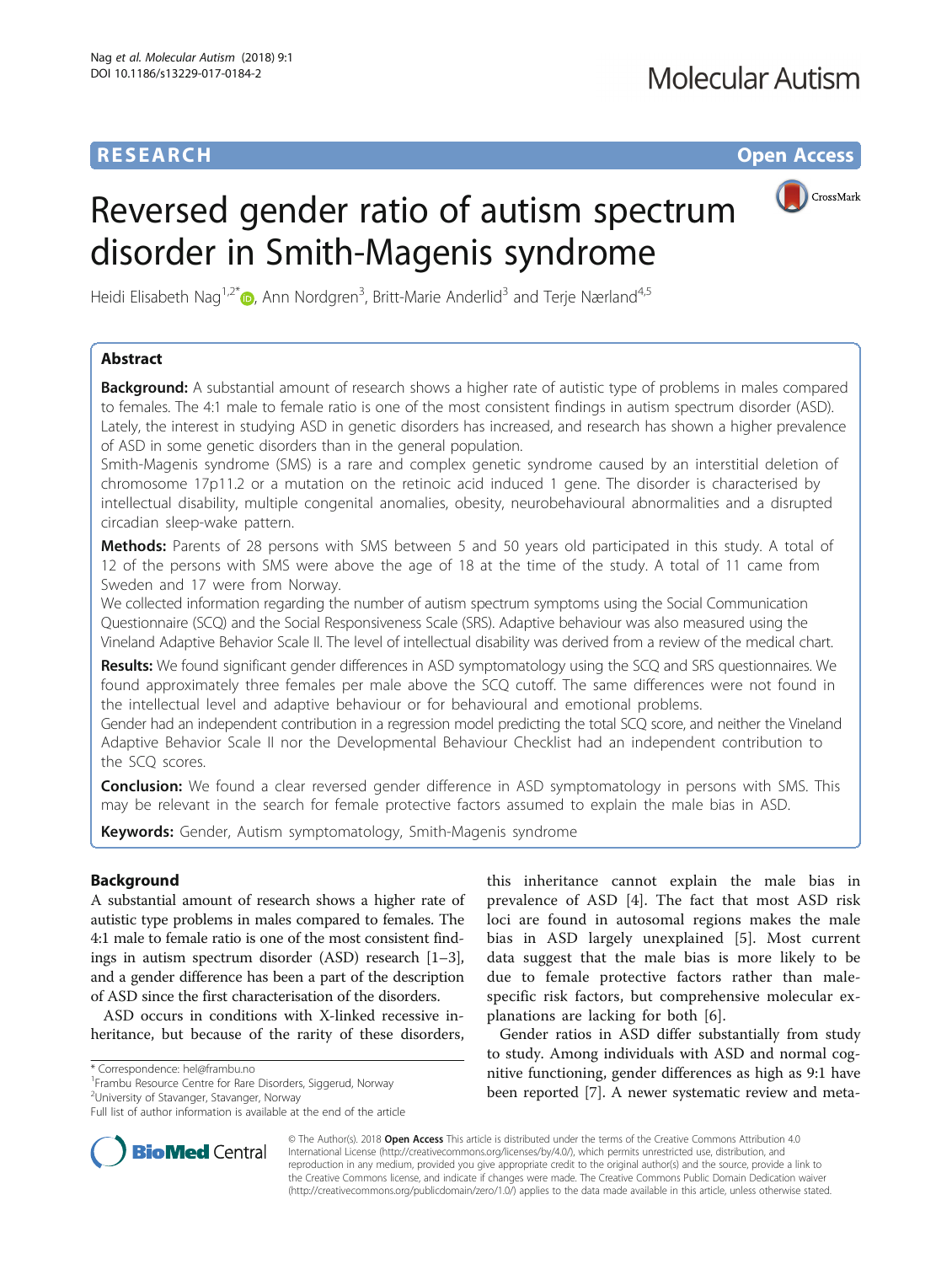analysis from Loomes et al. [[8\]](#page-8-0) found a male to female ratio closer to 3:1 than 4:1. According to Loomes et al. [[8\]](#page-8-0), the main reasons for this change were both how ASD was diagnosed and what population were used to investigate the male to female ratio in ASD in different studies. Loomes [[8\]](#page-8-0) found that studies screening the general populations for ASD had a lower male to female ratio than studies investigating population with preexisting diagnosis. In cohorts with ASD in combination with intellectual disability, the ratio varies between 2:1–7:1 [\[2](#page-8-0), [4\]](#page-8-0). Loomes et al. [[8\]](#page-8-0) also found a lower male to female ratio in their meta-analysis in the subgroup of the studies including participants with lower IQ. Epidemiological studies describe the degree of intellectual disability and the ascertainment approach as major explanations behind the varying ratios that were reported [[9\]](#page-8-0).

The particular biological aetiologies of autistic problems are probably also relevant, even when the degree of intellectual disability (ID) is controlled for, but such a line of investigation has not yet been explored. How different biological pathways to ASD differ in the ASDgender ratio may shed light on basic ASD biology.

ASD is in the Diagnostic and Statistical Manual V (DSM V) referred to as a dyad of impairments; difficulties in social interactions and social communications; and restricted and repetitive behaviour, interests, and activities [\[10\]](#page-8-0). Gender differences in profiles of autistic symptoms have a limited research base [\[11](#page-8-0)]. Several studies [\[11](#page-8-0)–[13\]](#page-8-0) have found that males have more restricted and repetitive behaviours than females. Some studies have found that females have more impairment in social reciprocity and communication than males, but these findings are not consistent [[13](#page-8-0)]; others have found that females with ASD have better sociability skills than males with ASD [\[14\]](#page-8-0).

Lately, the interest in studying ASD in genetic disorders has increased, and research shows a higher prevalence of ASD in some genetic disorders than in the general population [[15](#page-8-0)]. The focus so far has been on the prevalence and phenomenology in different syndromes, and further studies are required to tell us more about the differences in ASD phenomenology between ASD in genetic syndromes and idiopathic autism. Using the Autism Screening Questionnaire (ASQ), Oliver et al. [[16\]](#page-8-0) found a high level of autism  $(>45%)$  in individuals with Cornelia de Lange syndrome (CdLS) and fragile X syndrome (FXS) (only males with FXS participated in the study) but lower levels in individuals with cri du chat syndrome (CDCS), Angelman syndrome and Prader Willis syndrome (PWS) (< 20%). Individuals with Lowe syndrome and Smith-Magenis syndrome (SMS) were more in the middle with approximately 35% scoring above the cutoff for autism. No significant gender

differences in any of the syndromes were found. Another study concerning tuberous sclerosis (TSC) found no significant differences between females and males regarding ASD [\[17\]](#page-8-0). Recently, Nærland et al. [[18\]](#page-8-0) published an article regarding gender differences in Down syndrome. The gender ratios in their sample were approximately 2M:1F, which is slightly less than expected in idiopathic ASD with the same degree of ID.

SMS is one of the rare disorders where ASD has been described as a prominent part of the disorder [[19\]](#page-8-0) but also a disorder where gender differences in ASD symptoms, favouring females, have been found. Laje et al. [[19\]](#page-8-0) found that females had higher  $T$  scores on the Social Responsiveness Scale (SRS) total and on the 'Social cognition' and 'Autistic mannerisms' subscales. In this study, they did not control for the gender differences already accounted for in the gender-specific norms. They did not find any significant gender differences in Social Communication Questionnaire (SCQ) scores [[20\]](#page-8-0).

SMS is a rare and complex genetic syndrome caused by an interstitial deletion of chromosome 17p11.2 [[21](#page-8-0)] or a mutation on the retinoic acid induced 1 (RAI1) gene [[22\]](#page-8-0). Most SMS patients have a deletion containing 76 genes [\[23](#page-8-0)], but the patients with mutations in the RAI1 gene also display most of the core features of SMS, which indicates that the RAI1 gene is a dosagesensitive gene responsible for most of the symptoms in SMS patients [[24\]](#page-8-0). The disorder is characterised by intellectual disability, multiple congenital anomalies, obesity, neurobehavioural abnormalities and a disrupted circadian sleep-wake pattern [[25\]](#page-8-0). The incidence of SMS is estimated to range from 1:15,000–1:25,000 births [\[26](#page-8-0)]. Delayed diagnosis is common, although the use of array-CGH and SNP-array analyses in routine clinical practice, together with greater recognition of the syndrome in the last decade, has led to earlier diagnosis [[27\]](#page-8-0).

Children and adults with SMS appear to have unique neurobehavioural problems that are challenging for both parents and professionals. These problems include sleep disturbances, self-injurious and maladaptive behaviours, stereotypies, and sensory integration disorders [\[28](#page-8-0)]. A thorough investigation of aggressive behaviours of a cohort with SMS showed that self-injurious behaviour, physical aggression and destructive behaviour were all significantly more prevalent in persons with SMS compared with a cohort of persons with IDs of mixed aetiologies [\[29\]](#page-8-0). In this study, 96.9% of participants displayed self-injurious behaviour, 87.5% exhibited physical aggression, 81.3% showed destructive behaviour and 43.8% were verbally aggressive [[29\]](#page-8-0). SRS scores consistent with ASD have also been identified in almost 90% of the investigated populations with SMS [\[19\]](#page-8-0). A progression of autistic-like behaviour has also been described in young children with SMS [[20](#page-8-0)]. A study comparing several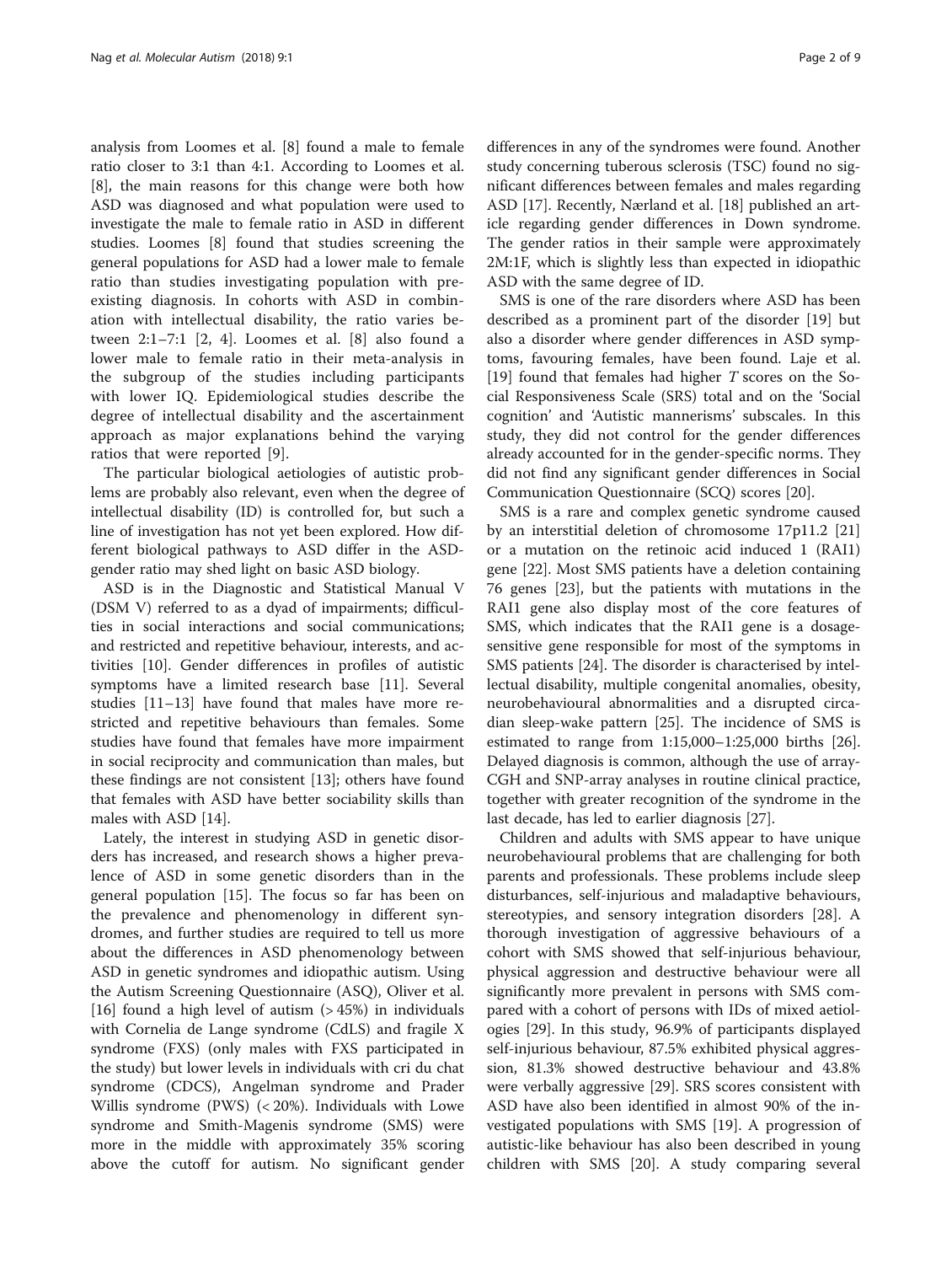genetic disorders (PWS, FXS, CdLS, CDCS, etc.) found that persons with SMS scored higher (were more impaired) than PWS and CDCS in the social domain, but in the two other domains (communication and repetitive behaviour), they did not differ from the other groups [[16\]](#page-8-0).

In addition to the study by Laje [[19](#page-8-0)] mentioned earlier, two other studies have looked at gender differences in SMS [\[19](#page-8-0), [30\]](#page-8-0). In an animal model study, Huang et al. [[24\]](#page-8-0) found a sexually dimorphic phenotype regarding obesity in mice (females were significantly more obese than males) with loss of RAI1 functions, but due to high mortality, they did not investigate this any further and the cause of the sexually dimorphic phenotype is not clear. Edelman et al. [\[30\]](#page-8-0) found some somatic differences between males and females such as myopia, cold hands and feet, eating/appetite problems and possible hypersensitivity (problems finding shoes to fit) in females; Edelman et al. also found that females had more frustration with communication than males.

Measuring ASD in genetic syndromes is fraught with some difficulties. Individuals with known genetic syndromes are usually excluded from the standardisation of ASD assessment tools, and it is known that degree of intellectual disability influences these tools [\[31\]](#page-8-0). Additionally, it is recently documented that the commonly used ASD assessment tools are highly influenced by parentreported behavioural and emotional problems [[32](#page-8-0)]. In the SMS population with its varying cognitive abilities and high rates of behavioural problems, it is therefore important to control for these factors when making claims about ASD symptomatology.

The main aim of this study was to investigate gender differences in rates and profile of ASD symptoms in SMS when controlling for rates of emotional and behaviour problems and adaptive behaviour as a proxy for developmental level. Based on previous research and our own clinical experiences, we hypothesised that the usual increased rate of ASD symptoms in males (the male bias) would be absent in a sample of individuals with SMS.

# Methods

## Recruitment and participants

This study was part of a larger assessment study of SMS in Norway and Sweden. The participants were recruited through Frambu Resource Centre for Rare Disorders (Frambu) and the Smith-Magenis Foundations in Norway and Sweden (both family support groups). Both organisations spread information regarding the study via their Facebook sites and email lists. Frambu, which is one of nine publicly funded centres of expertise administered by the Norwegian National Advisory Unit on Rare Disorders, has its own register, which is based on informed consent. Frambu could therefore send invitations to registered families with a child or an adult with a diagnosis of SMS. The Swedish families were recruited through the Swedish Smith-Magenis Foundation both through information via their Facebook site and through information at their annual gathering. The only inclusion criterion was a genetically confirmed diagnosis of SMS. The diagnosis was confirmed by review of the genetic testing reports. The parents and the patients above the age of 16 provided written consent to participate in the study.

Parents of 28 persons with SMS aged between 5 and 50 years participated in this study; 12 of the persons with SMS were above the age of 18 at the time of the study. A total of 11 came from Sweden and 17 were from Norway (all the Norwegian patients were recruited through Frambu). In Norway, we know of 36 patients diagnosed with SMS and in Sweden 20; we have thus included approximately 47% of the Norwegian and approximately 55% of the Swedish SMS population. In Norway, 58%  $(n = 21)$  are females and in Sweden, 50%  $(n = 10)$  are females.

The level of ID was derived from a review of the medical charts. Consents were given to collect medical charts from the paediatric/habilitation and pedagogical centres. The levels of ID were collected from these charts. There was a wide variety as to who administered the test, with what instrument and at what age the level of ID was established.

# **Demographics**

The demographics are displayed in Table 1. The mean age was 18.5 with a range from 5.1–50.5. The intellectual disability (ID) level was available from medical charts; seven of the patients did not have ID. It seems that more females had lower levels of ID, but this gender difference was not significant (asympt.  $p = 0.07$ ).

|  | Table 1 Demographics |  |
|--|----------------------|--|
|--|----------------------|--|

|                 | Total        | Females      | Males          |
|-----------------|--------------|--------------|----------------|
| N               | 28           | 15           | 13             |
| Mean age        | 18.5         | 16.2         | 22.2           |
| Range           | $5.1 - 50.5$ | $5.1 - 33.9$ | $5.1 - 50.5$   |
| Genetics        |              |              |                |
| Deletion        | 25           | 12           | 13             |
| Mutation        | 3            | 3            | $\Omega$       |
| ID grade        |              |              |                |
| No ID           | 7            | 3            | $\overline{4}$ |
| Mild            | 5            | 1            | $\overline{4}$ |
| Moderate        | 15           | 10           | 5              |
| Severe/profound | 1            | 1            | $\Omega$       |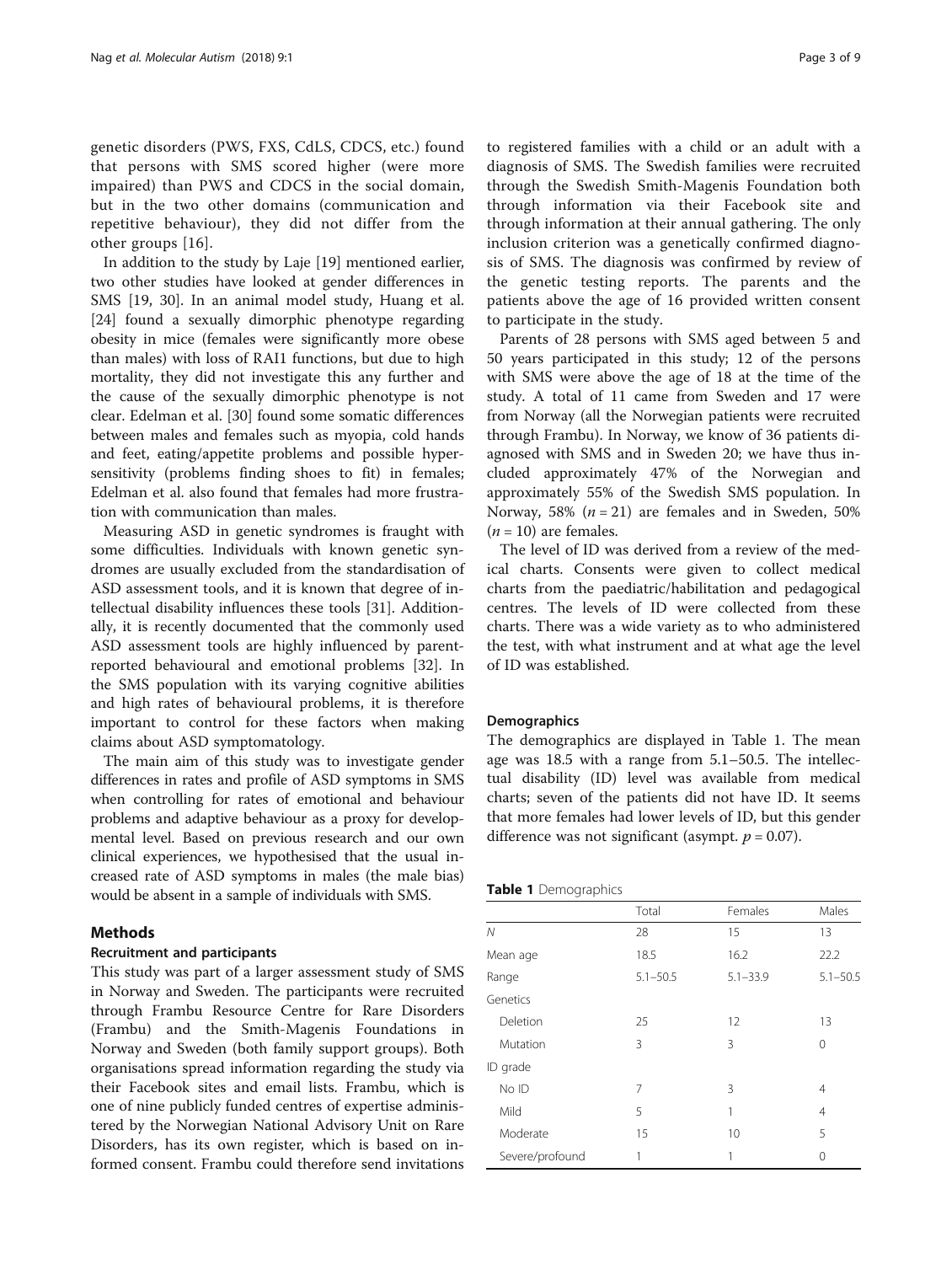# <span id="page-3-0"></span>Instruments

The Social Communication Questionnaire (SCQ) is a standardised screening tool for ASD [[33](#page-8-0)]. The SCQ was used to assess the number of autism symptoms [\[33](#page-8-0)]. The questionnaire is used from the age of four. It contains 40 items, which are answered with 'Yes'  $(= 1)$  or 'No'  $(= 0)$ and comes in two versions. SCQ-Current covers the individual's behaviour during the most recent 3 months, whereas SCQ-Lifetime is based on the individual's entire developmental history. Both versions give a single total score, where a score of 15 or above is regarded as an indicator of possible ASD. The SCQ are also scored in three different domains: the reciprocal social interaction domain, communication domain and repetitive domain. In this study, the SCQ-Lifetime questionnaire was used [[34](#page-8-0)]. In the initial standardisation of the assessment tool, a good reliability was reported with a Cronbach's alpha of 0.84–0.93 across the age groups and a Cronbach's alpha of 0.81–0.92 across the diagnostic groups [[33](#page-8-0)]. Rutter et al. [[33](#page-8-0)] also measured the validity and found a correlation of 0.71 between SCQ and the Autism Diagnostic Interview-Revised (ADI-R). In two groups of children with Down syndrome (DS) with ASD and DS without ASD, Magyar et al. [\[35](#page-8-0)] investigated the validity of SCQ and found that it did discriminate between the two groups. Children with DS and ASD obtained a significantly higher total score on the SCQ than children with DS only. SCQ is used in research on different genetic disorders [[35, 36\]](#page-8-0) including SMS [[19](#page-8-0)].

The Social Responsiveness Scale (SRS) is a 65-item, quantitative parent-reported or adult self-reported measure that assesses social impairment associated with ASD [[37\]](#page-8-0). The SRS enquires about specific and observable elements of reciprocal social behaviour (39 items), social use of language (6 items) and behaviour characteristics of children with autism and other PDDs (20 items), and it generates a standardised score. In addition to a total score, SRS consists of five subscores: Social Awareness, Social Cognition, Social Communication, Social Motivation and Autistic Mannerisms. In the initial standardisation of the questionnaire, the reliability was tested across gender and parents' and teachers' reports and in clinical settings. A good reliability was reported across

these groups with a Cronbach's alpha of 0.93–0.97 [\[37](#page-8-0)]. The validity of the SRS has also been evaluated and a strong association between the SRS and the ADI-R was found [\[37](#page-8-0)]. Recently, in a large sample of idiopathic ASD, the SRS scores were shown to be influenced by rates of behavioural problems [\[32](#page-8-0)]. We therefore use both the SCQ and the SRS in this study and we assess the effect of behavioural problems. Since the SRS T score norms are different for males and females, we chose to use raw scores in addition to  $T$  scores when comparing the genders.

The Developmental Behaviour Checklist (DBC) [\[38](#page-8-0), [39\]](#page-8-0) is a questionnaire completed by parents or other primary caretakers or teachers that report problems over a 6-month period. Each behavioural description is scored on a 0, 1 and 2 rating where  $0 = 'not$  true as far as you know,  $1 =$  'somewhat or sometimes true', and  $2 = 'very true or often true'. Five versions$ of the Checklist are available: the Parent/Carer version (DBC-P), the Teacher version (DBC-T), the Adult version (DBC-A), the Short-form (DBC-P24) and the Monitoring chart (DBC-M). In this study, the DBC-P was used.

The Vineland Adaptive Behavior Scale II (VABS II) [[40, 41](#page-8-0)] is a semi-structured interview or rating form of the parents or caregivers that assesses the everyday behavioural functioning of children and adults from birth throughout life. In this study, both the interview form (Norwegian cohort) and the parent/caregiver rating form (Swedish cohort) were used. The scales yield standard scores (mean = 100: one standard deviation  $(SD) = 15$ ) in the domains of communication, daily living skills, socialisation and motor function, as well as a total sum score on adaptive behaviour composite. Each domain contains several subdomains. Motor function can only be assessed in children less than 6 years of age. In this study, the Norwegian and Swedish versions of the scales based on Scandinavian normative data were used. VABS II is a standardised and validated tool. Many studies have confirmed its reliability and validity making this measure one of the most widely used assessment tools of adaptive behaviour [\[42](#page-8-0)]. This tool has also been used with SMS several times [[43](#page-8-0), [44](#page-8-0)].

Table 2 Social Communication Questionnaire scores

|                                    | Total $(N = 27^a)$     | Females $(N = 15)$ | Males $(N = 12)$   | p value (Cohen's d) |
|------------------------------------|------------------------|--------------------|--------------------|---------------------|
| SCQ total (SD)                     | 16.04(6.10)            | 19.07 (4.77)       | 12.25(5.55)        | 0.003(1.32)         |
| Reciprocal Social Interaction (SD) | 5.19(3.05)             | 6.87(2.83)         | 3.08(1.78)         | 0.000290(1.60)      |
| Communication (SD)                 | 5.07(2.73)             | 5.93 (1.98)        | 4.00(3.22)         | 0.086(0.72)         |
| Repetitive behaviour (SD)          | 4.81(2.19)             | 5.27 (1.91)        | 4.25(2.45)         | 0.252(0.46)         |
|                                    | $N\frac{9}{6}$ [ratio] | $N(\% )$           | $N\left(\%\right)$ |                     |
| Number above cutoff $(≥ 15)$       | 14(52)[2.93]           | 11(73)             | 3(25)              | 0.021               |

<sup>a</sup>One parent did not return the SCQ questionnaire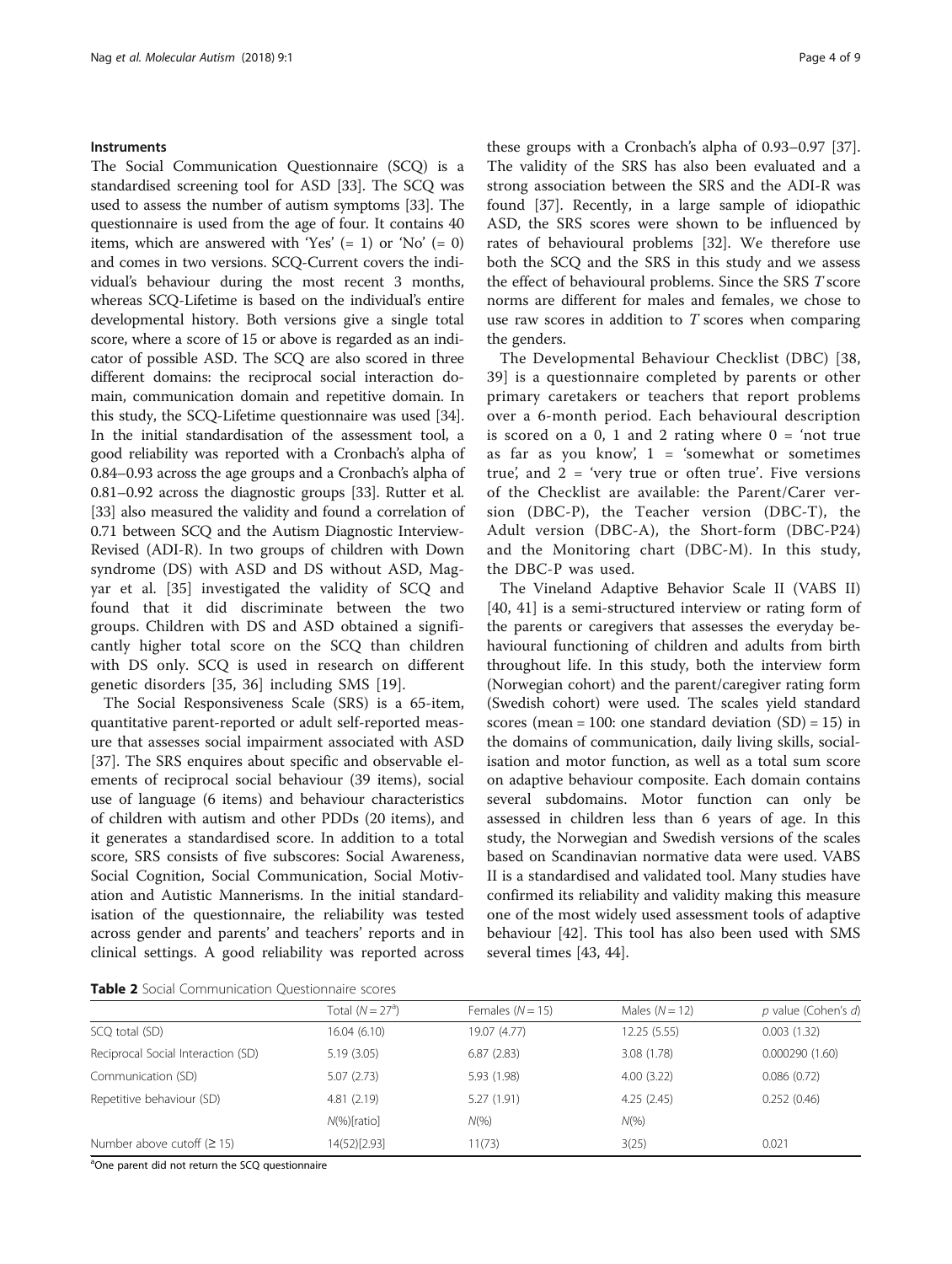The SRS, SCQ and DBC were all mailed to the parents after they consented to participate in the study. The parents filled in the information at home and mailed the questionnaire back to the researchers in a prepaid envelope. The VABS II were conducted in two different ways; the Norwegian cohort was interviewed on the telephone, and the Swedish cohort was mailed the parent/caregiver rating form together with the other questionnaires. The difference in procedure was due to language issues of performing the telephone interview with the Swedish cohort.

These instruments were chosen, instead of the goldstandard instruments ADI-R and Autism Diagnostic Observation Schedule (ADOS), because of their ease of use, because they have been used earlier with SMS, and to assess persons scattered around Norway and Sweden with the least possible burden for the patients.

#### Statistical analysis

Data were compiled for statistical analysis using the Statistical Package for the Social Sciences (SPSS) version 23 (IBM). Analysis of group differences in the degree of ID was conducted with the Mann-Whitney independent sample test. Descriptive statistics were derived, and the total scores and subscores obtained from the SRS and the SCQ were analysed as continuous dependent variables using  $t$  tests. The ratio was calculated as number of females above the cutoff on the SCQ total score divided by the number of males above the cutoff. Effect sizes (Cohen's d) were calculated using Social Science Statistics' online resources. The two-sided Fisher's exact test was used to test the proportion of males and females above the SCQ cutoff and in the different SRS classifications. Multiple regression analyses were conducted to assess the impact of 'gender', 'DBC' and 'VABS II standard scores' on the 'total SCQ score'. The normality of the residuals was checked using the visual inspection of P-P plots. Due to the combination of dichotomous and continuous predictor variables, we report the standardised coefficients  $(\beta)$ , in addition to unstandardized B.

# Results

# Social Communication Questionnaire

The SCQ scores from 27 patients were analysed. A total of 52% scored above the cutoff  $(\geq 15)$ . The females had higher scores on both the SCQ total score and all domains, but only the total SCQ score and the reciprocal social interaction domain showed a significant gender difference. A total of 25% of the males and 73% of the females scored above the  $\geq 15$  cutoff ( $p = 0.021$ ). This provides a gender ratio of 3:1 and favours the females. All the SCQ scores are summarised in Table [2.](#page-3-0) The means for the males and females on each SCQ subdomain score are plotted in Fig. 1. How the ID grades are distributed between the males and females with SCQ



scores above versus below the ASD cutoff are displayed in Table 3 (females) and Table [4](#page-5-0) (males).

## Social Responsiveness Scale

The SRS scores from 28 patients were analysed. A total of 71% of the scores were in the severe range, and 25% were in the mild to moderate range. Only 4% were in the normal range. Total scores and all subscales were higher in females on both standardised and raw scores. The gender difference was significant only in the subscales of Social Awareness and Social Cognition. The total T score and the raw score of Social Awareness and Social Cognition also had between large and very large effect sizes on the differences between males and females. A total of 87% of the females' and 54% of the males' scores were within the severe range, 13% of the females' and 38% of the males' scores fell in the mild to moderate range and 8% of the males' scores was in the normal range. All the SRS scores are summarised in Table [5](#page-5-0).

## Vineland Adaptive Behavior Scale II

The VABS II scores from 24 patients were analysed. All the VABS II scores are summarised in Table [6](#page-6-0). There was a difference in the adaptive behaviour composite score, between males and females, but the differences were not significant.

|  |  |  | <b>Table 3</b> ID grade and SCQ-cutoff crosstabulation males |  |
|--|--|--|--------------------------------------------------------------|--|
|--|--|--|--------------------------------------------------------------|--|

|          |          |                   |           | SCQ-cutoff |       |
|----------|----------|-------------------|-----------|------------|-------|
|          |          |                   | $\leq$ 15 | $\geq$ 15  |       |
| ID grade | No ID    | Count             | 3         | $\Omega$   | 3     |
|          |          | % within ID grade | 100.0     | 0.0        | 100.0 |
|          | Mild     | Count             | 2         | 2          | 4     |
|          |          | % within ID grade | 50.0      | 50.0       | 100.0 |
|          | Moderate | Count             | 4         | 1          | 5     |
|          |          | % within ID grade | 80.0      | 20.0       | 100.0 |
| Total    |          | Count             | 9         | 3          | 12    |
|          |          | % within ID grade | 75.0      | 25.0       | 100.0 |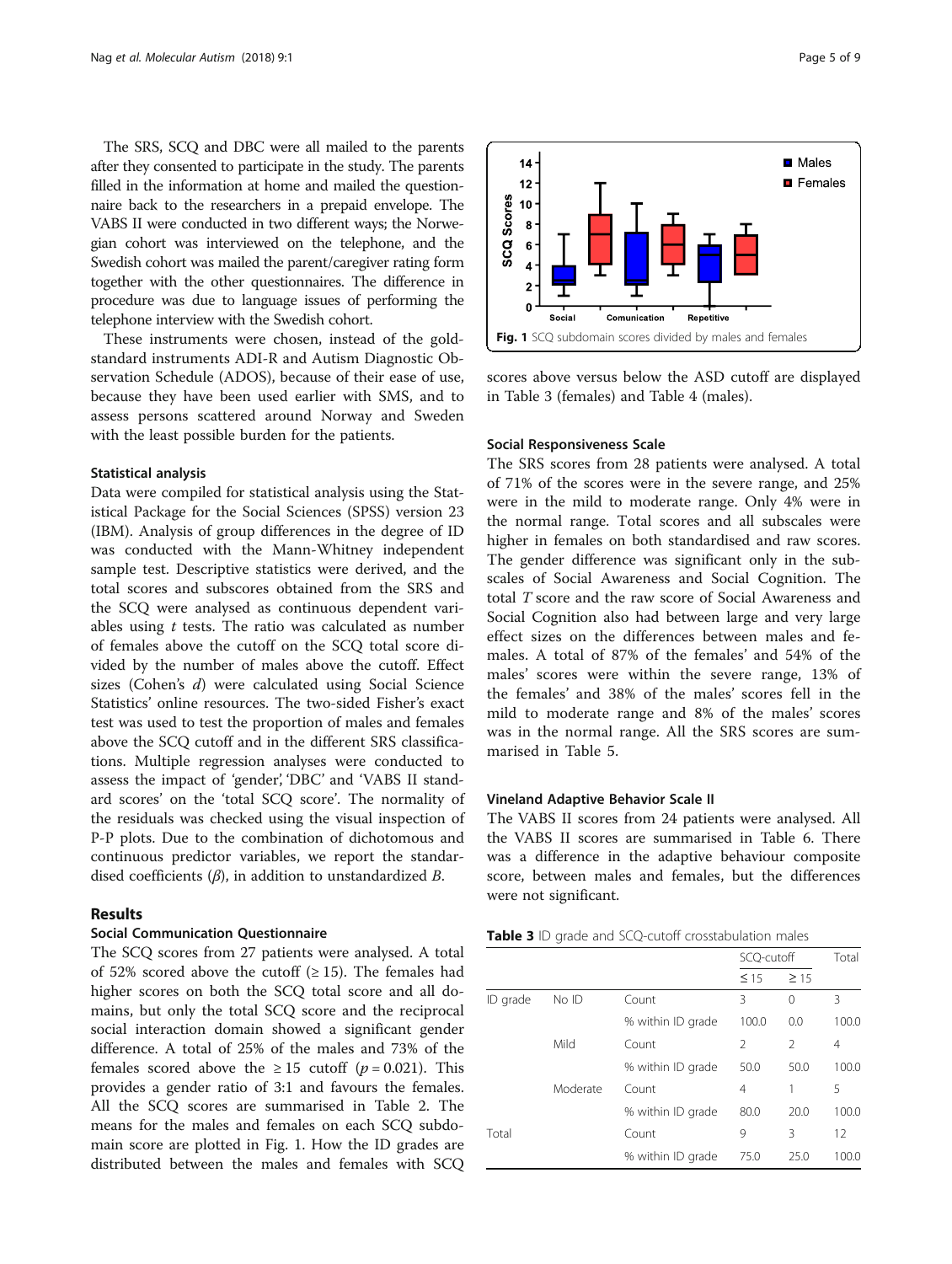<span id="page-5-0"></span>Table 4 ID grade and SCQ-cutoff crosstabulation females

|          |          |                   | SCQ-cutoff |                | Total |
|----------|----------|-------------------|------------|----------------|-------|
|          |          |                   | $\leq$ 15  | $\geq$ 15      |       |
| ID grade | No ID    | Count             | 1          | $\mathfrak{D}$ | 3     |
|          |          | % within ID grade | 33.3       | 66.7           | 100.0 |
|          | Mild     | Count             | 0          | 1              | 1     |
|          |          | % within ID grade | 0.0        | 100.0          | 100.0 |
|          | Moderate | Count             | 3          | 7              | 10    |
|          |          | % within ID grade | 30.0       | 70.0           | 100.0 |
|          | Severe   | Count             | 0          | 1              | 1     |
|          |          | % within ID grade | 0.0        | 100.0          | 100.0 |
| Total    |          | Count             | 4          | 11             | 15    |
|          |          | % within ID grade | 26.7       | 73.3           | 100.0 |

# Developmental Behaviour Checklist

The DBC scores from 27 patients were analysed and all scores were above the clinical cutoff  $(\geq 46)$ . All the DBC scores are summarised in Table [7.](#page-6-0) The DBC did not have the same gender differences that we observed in the SRS and SCQ, except from the subscale Social Relating, where we found a strong tendency for more problems among the females (Cohen's d 0.85).

# Effect of gender when controlling for developmental level and behavioural problems

To determine the impact of gender on the SCQ score when controlling for developmental level (VABS II standard score) and amount of emotional and behavioural problems (DBC total score), a linear regression was conducted with the total SCQ score as the dependent variable. Measuring IQ in individuals with SMS is known to be problematic due to their behavioural characteristics. Therefore, we use data from the VABS II as a proxy for developmental level.

Table 5 Social Responsiveness Scale scores

When gender, VABS II and DBC were entered as covariates, we obtained a highly significant model of the SCQ score  $(R^2 = 0.60, F = 8.8, p = 0.0008)$ . Only gender had an independent contribution on the model  $(\beta = 0.70, p = 0.0003)$ ; VABS II ( $\beta = -0.13, p = 0.44$ ) and DBC  $(\beta = -0.16, p = 0.31)$  had no independent contribution.

A similar linear regression was conducted with the SRS total raw score. When gender, VABS II and DBC were entered as covariates, we still obtained a significant model of the SRS total raw score ( $R^2 = 0.46$ ,  $F = 5.1$ ,  $p = 0.010$ ). Both gender ( $\beta$  = 0.46,  $p$  = 0.022) and DBC ( $\beta$  = 0.48,  $p$  = 0.013) contributed to the model. VABS II ( $\beta$  = 0.04,  $p$  = 0.836) had no independent contribution. More details from the models are displayed in Table [8](#page-7-0).

# **Discussion**

This study explored a number of ASD symptoms across gender in a Scandinavian SMS sample. The approximately three females per male above the SCQ cutoff is exactly the opposite of what we would expect to find in a sample of idiopathic ASD. It is particularly in the social domain of ASD that females with SMS differ substantially from females with other aetiological pathways to ASD.

The reversed gender ratio of ASD symptoms identified in this study cannot be explained by differences in neither developmental level nor in the amount of emotional and behavioural problems. The clinical diagnoses of intellectual disability differ between the genders, and we found a tendency for poorer development in females (VABS II total 53) than males (VABS II total 62), but this difference was not significant. In the regression model, the VABS II score did not have an independent contribution to the SCQ score. Emotional and behavioural problems, as measured with the DBC, did not differ between the sexes. In the regression model of the SRS, we

|                                     | Total $(n = 28)$       | Females $(N = 15)$ | Males $(N = 13)$ | Significant p value (Cohen's d) |
|-------------------------------------|------------------------|--------------------|------------------|---------------------------------|
| Total T score (SD)                  | 82.29 (12.63)          | 89.73 (9.88)       | 73.69 (9.77)     | 0.000(1.63)                     |
| Social Awareness raw score (SD)     | 12.43(2.73)            | 13.60 (2.53)       | 11.08 (2.36)     | 0.011(1.03)                     |
| Social Cognition raw score (SD)     | 11.68 (5.36)           | 19.47 (5.00)       | 13.46 (3.82)     | 0.001(1.35)                     |
| Social Communication raw score (SD) | 27.93 (7.70)           | 29.60 (6.72)       | 26.00 (8.56)     | 0.233(0.47)                     |
| Social Motivation raw score (SD)    | 13.07 (5.26)           | 14.47 (4.91)       | 11.46 (5.36)     | 0.137(0.58)                     |
| Autistic Mannerisms raw score (SD)  | 21.14 (5.97)           | 21.73 (5.99)       | 20.46 (6.12)     | 0.585(0.21)                     |
| Total raw score                     | 91.32 (20.60)          | 98.87(17.65)       | 82.62(20.93)     | 0.038(0.84)                     |
| SRS classification                  | $N\frac{9}{6}$ [ratio] | $N\left(\%\right)$ | $N\frac{6}{6}$   |                                 |
| Normal $(>60)$                      | 1(4)[0]                | $\circ$            | 1(8)             | a                               |
| Mild-moderate (60-75)               | 7(25)[0.35]            | 2(13)              | 5(38)            | a                               |
| Severe $(< 75)$                     | 20(71)[1.61]           | 13(87)             | 7(54)            | 0.096                           |

<sup>a</sup>Not applicable due to small sample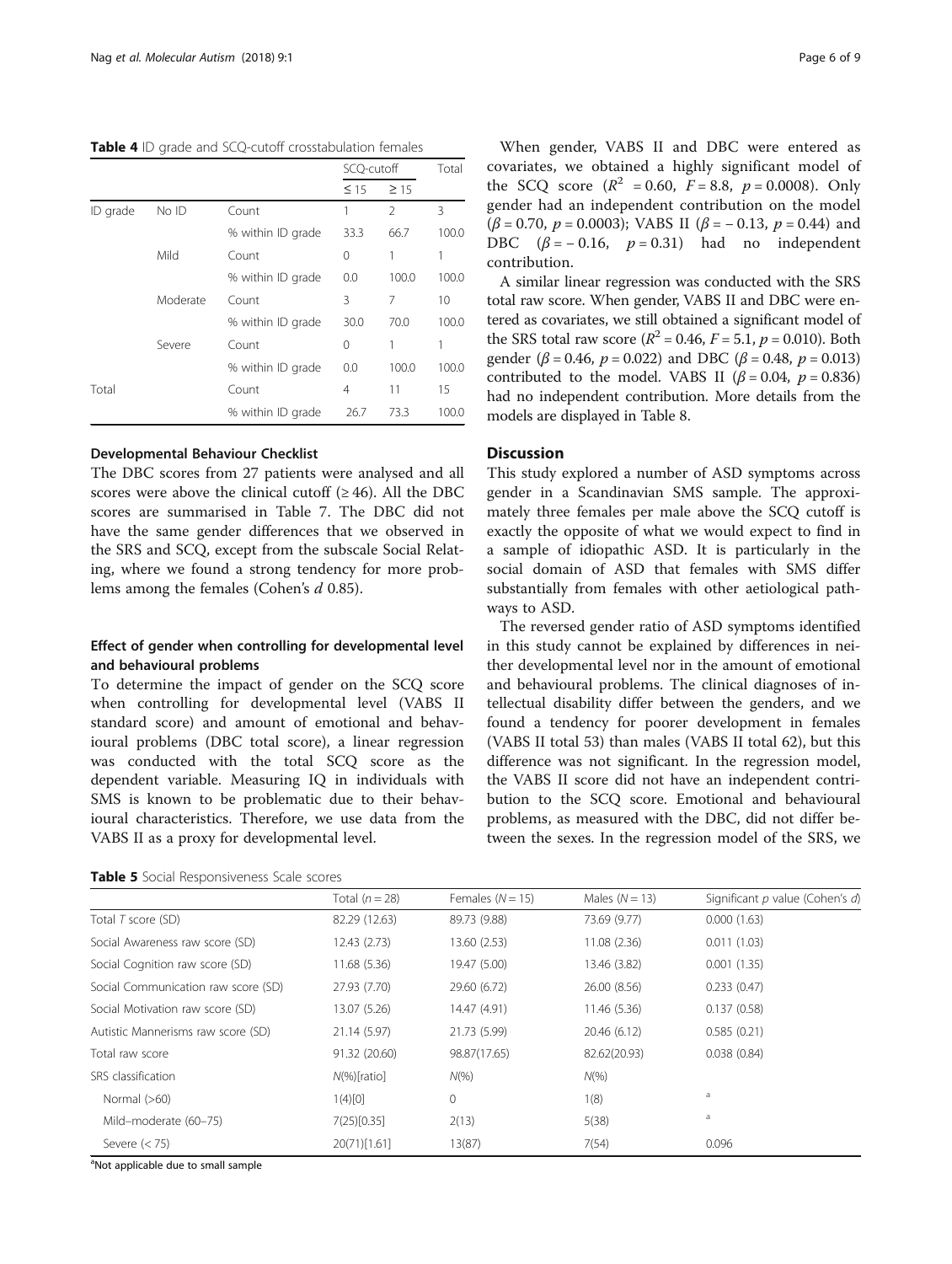|                             | Total $(N = 24^{\circ})$ | Females $(N = 13)$ | Males $(N = 11)$ | Significant p value (Cohen's d) |
|-----------------------------|--------------------------|--------------------|------------------|---------------------------------|
| VABS II standard score (SD) | 56.88 (12.86)            | 52.85 (12.69)      | 61.64 (11.89)    | 0.094(0.71)                     |
| Communication (SD)          | 57.92 (14.12)            | 54.38 (13.25)      | 52.09 (14.59)    | 0.193(0.55)                     |
| Daily activities (SD)       | 61.79 (12.79)            | 62.69 (12.44)      | 60.73 (13.71)    | 0.719(0.15)                     |
| Socialisation (SD)          | 62.54 (10.36)            | 59.46 (9.03)       | 66.18 (11.05)    | 0.123(0.67)                     |

<span id="page-6-0"></span>Table 6 Vineland Adaptive Behavior Scale II scores

<sup>a</sup>Four parents were not available for telephone interview

found that DBC contributed in addition to gender. This probably indicates that the SRS is more sensitive to behavioural problems than the SCQ is [\[32](#page-8-0), [45](#page-8-0)]. The SRS places a heavier emphasis on the reciprocal social interaction trait in ASD, whereas the SCQ places a similar emphasis on all three ASD domains [\[45\]](#page-8-0).

Neither Oliver [\[16\]](#page-8-0) nor Vignoli [\[17\]](#page-8-0) found any significant gender differences in ASD symptomatology in other rare genetic syndromes such as cri du chat syndrome, Cornelia de Lange syndrome, Prader Willis syndrome or tuberous sclerosis complex.

We wanted to investigate whether a difference in ASD symptomatology could be the result of females having more severe phenotypes than males and if it could be linked to levels of ID or whether the emotional and behaviour problems in SMS affected gender differences. We found a strong tendency for lower degrees of ID in females than in males, but the difference was not significant. But as the difference is approaching significance (0.07), it would be interesting to investigate further if there could be a real gender difference in ID levels in SMS. As mentioned before, the accuracy of our ID levels is questionable and therefore not used to draw any conclusions. In general, administering formal psychometric assessments is often reported to be very difficult with people with SMS, due to the maladaptive behaviours, sleep disturbance and difficulties in expressive language skills [\[46](#page-8-0)].

The observed gender differences in ASD do not seem to be related to the main genetic mechanisms for SMS. The RAI1 mutations, associated with less severe SMS phenotype, were more frequent in females (3/20%) with more ASD symptoms than in males (0/0%) who had less ASD symptoms. The group of individuals with RAI1

mutations was too small to be tested as a separate subgroup in any of the analyses.

Current research suggest that female protective factors are more important than particular male-linked risk in explaining the male bias in ASD, but the mechanisms behind such female protection are not established [[4, 6](#page-8-0)]. Whatever the female protective factor turns out to be, the current data suggest that it is not present in females with SMS.

We found three other papers presenting gender differences in SMS [\[19, 24](#page-8-0), [30](#page-8-0)]. In the study from Edelman et al. [\[30\]](#page-8-0), the authors found some gender differences, with the females showing more problems. Most of them were somatic (myopia, cold hands and feet, eating/appetite problems and possible hypersensitivity (problems finding shoes to fit)), but they also found that females had a significantly higher frustration with communication level. Neither of the questionnaires used in our study found a significant gender difference regarding communication, but a more thorough investigation of communication profiles in this syndrome would be beneficial both to investigate the gender difference more and to propose possible interventions. The study by Laje et al. [[19](#page-8-0)] indicated an absence of the usual gender difference regarding ASD measured with SRS but not SCQ. In our study, we find gender differences both in the SRS and in the SCQ measure, both showing more problems among the females. It is particularly the social domain of ASD that has an unusual male/female ratio. Females with SMS have significantly more social problems than males. We did not find any difference in repetitive behaviour. Laje et al. [[19\]](#page-8-0) found a gender difference, favouring the females, in two subscales on the SRS but not in the total raw score or on the SCQ. In our study, we found a

Table 7 Developmental Behaviour Checklist scores

|                                            | Total $(N = 27a)$ | Females $(N = 15)$ | Males $(N = 12)$ | Significant p value (Cohen's d) |
|--------------------------------------------|-------------------|--------------------|------------------|---------------------------------|
| DBC total percentiles (SD)                 | 84.44 (13.19)     | 83.73 (13.87)      | 85.33 (12.83)    | 0.759(0.12)                     |
| Disruptive/antisocial percentiles (SD)     | 85.63 (16.24)     | 83.47 (18.45)      | 88.33 (13.26)    | 0.433(0.30)                     |
| Self-absorbed percentiles (SD)             | 80.67 (12.47)     | 80.53 (11.89)      | 80.83 (13.68)    | 0.953(0.02)                     |
| Communication disturbance percentiles (SD) | 75.93 (20.75)     | 73.73 (20.76)      | 78.67 (21.33)    | 0.551(0.23)                     |
| Anxiety percentiles (SD)                   | 61.11 (28.28)     | 62.53 (29.15)      | 59.33 (28.31)    | 0.776(0.11)                     |
| Social Relating percentiles (SD)           | 42.96 (24.82)     | 51.60 (25.28)      | 32.17 (20.33)    | 0.036(0.85)                     |

<sup>a</sup>One parent did not correctly fill out the questionnaire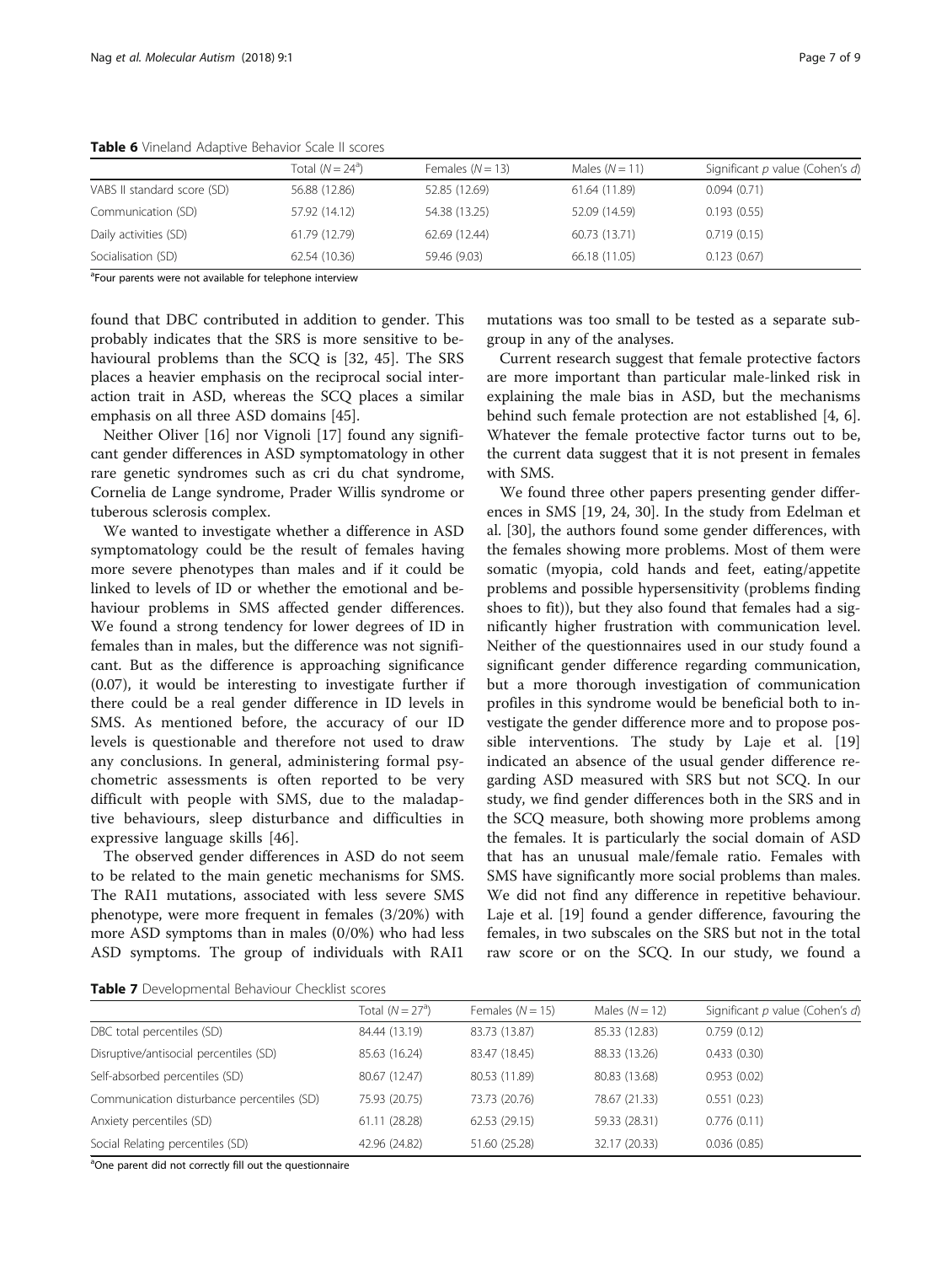| Factors           | SCQ total |        |               |          | SRS raw score |                 |      |  |
|-------------------|-----------|--------|---------------|----------|---------------|-----------------|------|--|
|                   | B         |        | 95%           | В        | $\mathcal{D}$ | 95%             |      |  |
| Constant          | 12.44     | 0.204  | $-7.38/32.25$ | $-21.43$ | 0.615         | $-109.37/66.50$ |      |  |
| Gender            | 8.30      | 0.0003 | 4.34/12.24    | 20.95    | 0.022         | 3.42/38.48      |      |  |
| VABS II           | $-0.08$   | 0.44   | $-0.21/0.10$  | 0.96     | 0.836         | $-0.74/0.61$    |      |  |
| <b>DBC</b>        | $-0.06$   | 0.31   | $-0.25/0.08$  | $-0.07$  | 0.013         | 0.23/1.68       |      |  |
| Model's $R^2$     | 0.60      |        |               |          |               |                 | 0.46 |  |
| Model's $p$ value | 0.0008    |        |               |          | 0.010         |                 |      |  |

#### <span id="page-7-0"></span>Table 8 Regression model summary

B unstandardized B, Sig significant level, 95% confidence interval for B for each factor

gender difference in ASD symptomatology, but neither in our study nor in the study by Laje et al. [[19\]](#page-8-0) could this difference be explained by differences in other traits in the syndrome. IQ level, adaptive behaviour and general emotional and behaviour problems have been investigated. A more thorough investigation of gender differences in adaptive behaviour profiles and the emotional and behaviour problems would be beneficial, alongside further molecular research regarding possible sexually dimorphic processes in SMS.

#### Limitations

Assigning a formal diagnosis of ASD to individuals with a known genetic syndrome is a matter of some debate [[15\]](#page-8-0). In the current study, we only used the SCQ and the SRS as a measure of the number of ASD symptoms; we did not observe or use diagnostic instruments such as ADI-R or ADOS. Hence, we do not have data on how many actually fulfil the criteria for an ASD diagnosis.

Measuring IQ in individuals with SMS, as mentioned earlier, is known to be problematic due to their behavioural characteristics. Therefore, data from the VABS II were used as a proxy for developmental level. Even though VABS II cannot substitute a formal psychometric assessment such as IQ tests, consistency has been demonstrated between formal IQ tests and the VABS II [\[41](#page-8-0)]. In this study, we used developmental level instead of intellectual level/disability in most of our analysis, due to the fact that we ourselves did not collect the ID levels and could not guarantee for their validity.

# Conclusion

We found a clear reversed gender difference in the number of ASD symptoms in persons with SMS. This female bias in ASD symptoms is not explained by differences in the developmental level or the amount of emotional and behavioural problems. The deletion that is known to cause SMS is located on chromosome 17 (17p11.2), and there is no known reason to expect gender differences in any traits in this autosomal condition. The finding of a clear gender difference is therefore notable, and the mechanisms behind this require further study. A previous study found a sexually dimorphic phenotype in eating behaviour in mice with loss of RAI1 functions [\[24\]](#page-8-0). Whether this is related to our finding should be explored. Knowledge about the biological underpinnings of the reversed ASD gender ratio may be of relevance to understand gender differences in other biological pathways to ASD. The female protective factors assumed to explain the male bias in ASD seems to be lacking in SMS.

#### Abbreviations

ADI-R: Autistics Diagnostic Interview-Revised; ADOS: Autism Diagnostic Observation Schedule; ASD: Autism spectrum disorder; DBC: Developmental Behaviour Checklist; ID: Intellectual disability; RAI1: Retinoic acid induced 1; SCQ: Social Communication Questionnaire (SCQ); SMS: Smith-Magenis syndrome; SRS: Social Responsiveness Scale; VABSII: Vineland Adaptive Behavior Scale II

#### **Acknowledgements**

We are thankful to the participants in the study and the Norwegian and Swedish SMS Foundations. This study is part of the BUPgen study group and the NeuroDevelop research network.

#### Funding

The study has been funded by Frambu Resource Centre for Rare Disorders and NevSom, Department of Rare Disorders and Disabilities, Oslo University Hospital.

#### Availability of data and materials

The datasets used and analysed during the current study are available from the corresponding author on reasonable request.

#### Authors' contributions

HEN, AN and TN planned and designed the study. HEN, BMA and AN collected the clinical information. HEN and TN analysed the data and interpreted the results. HEN wrote the first draft of the manuscript. All the authors contributed to the manuscript and read and approved the final manuscript.

#### Ethics approval and consent to participate

The study was approved by the regional ethics committee in Norway (REK 2015/1026). Written informed consent was given by parents/guardians to allow the researchers access to medical records from all hospitals in Norway.

#### Consent for publication

All the participants consented to publication.

#### Competing interests

The authors declare that they have no competing interests.

# Publisher's Note

Springer Nature remains neutral with regard to jurisdictional claims in published maps and institutional affiliations.